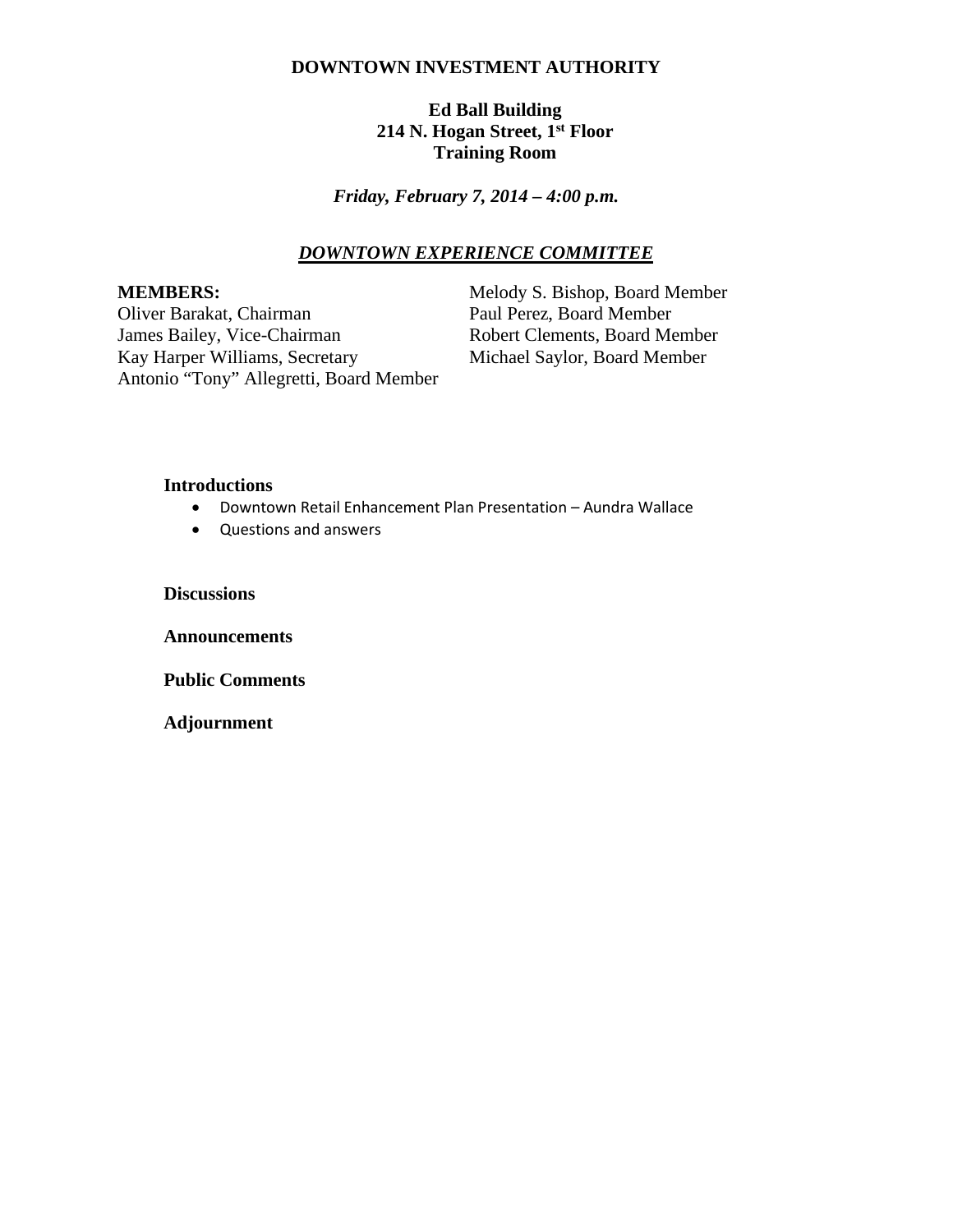

**City Hall at St. James 117 West Duval St., Lynwood Roberts Room** *Friday, December 6, 2013 – 4:00 p.m.*

# *DOWNTOWN EXPERIENCE COMMITTEE/ECOMONY COMMITTEE MEETING MINUTES*

**Board Members Present:** Tony Allegretti, Chairman, James Bailey, Oliver Barakat, Melody Bishop, and Mike Saylor

**Office of General Counsel:** Jason Gabriel

**Council Members Present:** None

**Attendees: (Staff):** Aundra Wallace and Karen Underwood

# **I. CALL TO ORDER**

The Downtown Experience Committee meeting was called to order by Chair, Tony Allegretti at 4:04 p.m.

# **INTRODUCTIONS**

Late Bloomers Garden Club – Neely Towe and Barbara Ketchum

Neely Towe and Barbara Ketchum presented their powerpoint presentation "Making Urban Spaces into beautiful places." Their vision is the beauty of the park. There has to be a management group for the Hemming Park. Great parks need private management. An RFP has been put on the streets regarding the management of the park. The Garden Club will have set up a new organization called "Friends of Hemming Park" to create a new 501C3 with a collaborative board of directors, which would be invited to participate. Membership would consist of private, and government leaders around town who would be responsible for raising the funds through public partnerships. The Garden Club will continue to investigate the possibility of joining in a Community Development Entity (RECDE) to receive tax credits for the capital expenditures.

Board Member Tony Allegretti asked Ms. Towe if she had been in conversations with some of the people that are responding. Ms. Towe responded yes, she attended the meeting where all of the responders where gathered and they affirmed their great efforts.

Aundra Wallace stated that the first step that the group would need to do is to procure a park plaza manager and the changes being proposed for the park would first need to be agreed upon with the new manager. The plaza park manager has the ability of conducting all of the programming for the park. Regarding construction in the park, the park manager should understand that they need to generate revenue, and construction during programming would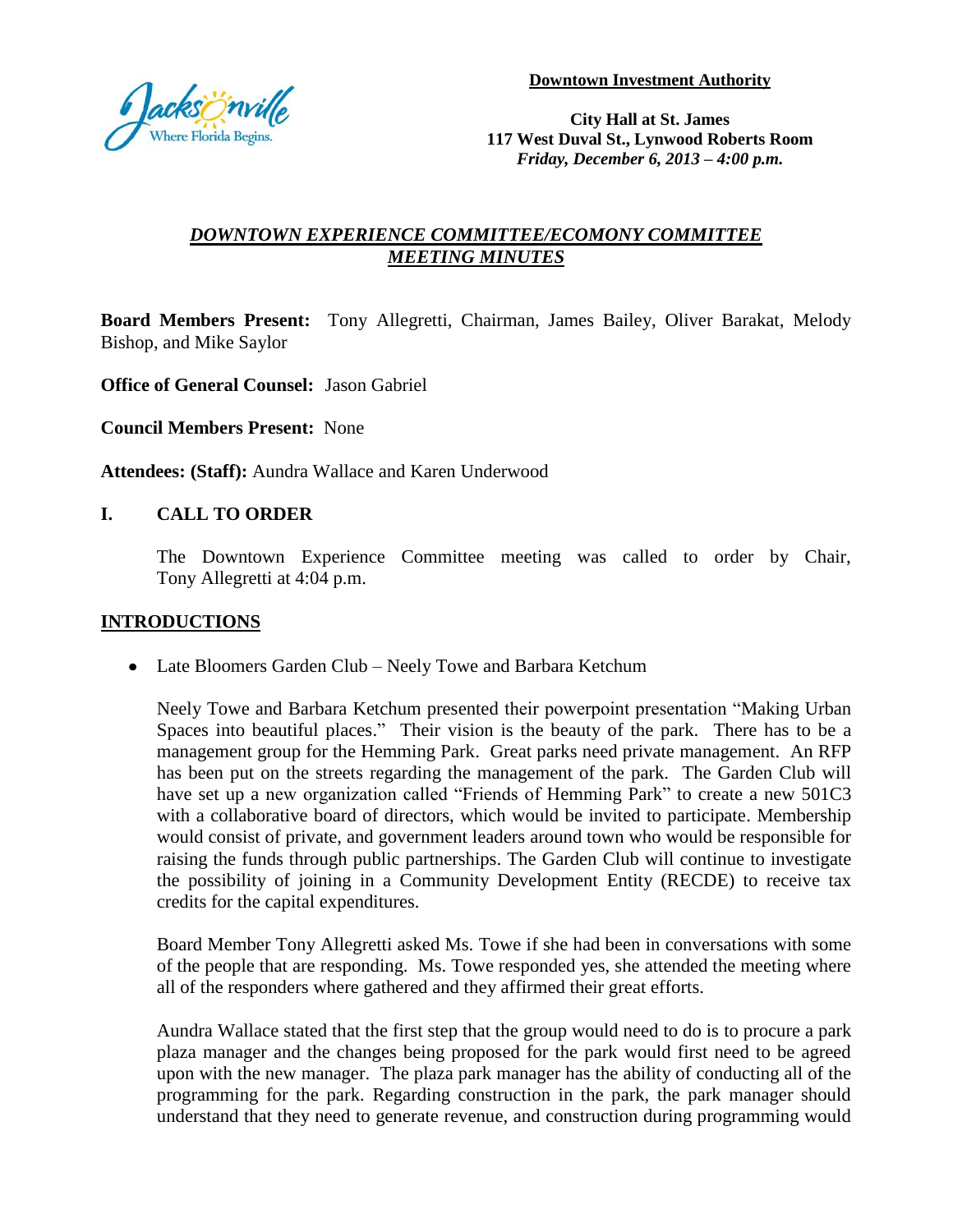Downtown Investment Authority December 6, 2013 Page 2 of 4

> impede that goal. Coordination should occur between the park manager and the construction contractor to alleviate any disruption.

> Neely Towe stated that at this point they do not have any funding and is an exciting beginning.

> Board Member Bishop asked if the construction efforts have to go through the City. Chairman Allegretti responded that at this time something that will happen now is potentially, a private group manages the park and they come to make an earnest proposal to change the park. Ms. Towe stated that her group would be patient in going through the various processes.

The Connector – Eddie Berrang  $\bullet$ 

> Eddie Berrang, Chief Marketing Officer for Void presented the Connector. The Connector is a private bus service that will conveniently link these "physically separated but spiritually linked" sides of town. The goal of the project is to provide two luxury buses that run continuously between the hours of 7:00 p.m. and 2:00 a.m. on Friday and Saturday nights, with the potential for expansion into other nights and times to coincide with events. The Connector group has secured relationships with an international company that services over 170 Airports for the shuttles.

> Board Member Bishop stated that six years ago she had a conversation with JTA regarding a similar project for Downtown, San Marco, and Riverside areas. She inquired if Mr. Berrang talked with JTA. Eddie Berrang responded yes and their response was that the liked it and if they could wait for an extended period. They would love to collaborate with JTA.

> Aundra Wallace has been in conversations with Nat Ford and they are supportive of the concept, but are not as simplistic. Chairman Allegretti agreed and stated that might be hard for the JTA do new routes.

> Oliver Barakat asked if Mr. Berrang tried to fund this through other means. Mr. Berrang responded that they went to JTA and private companies for sponsorships exclusively to get it running. The Connector wanted to be able to be able to run into the Jaguars, Sharks game and Art Walk. Oliver Barakat asked if he approached any of the downtown restaurants or bars. Mr. Berrang responded yes, they think it is very awesome. Kim Bergeron considered that he look into FDOT Grant Funding.

• Retail Enhancement Plan

Aundra Wallace provided a handout of the Downtown Retail Enhancement Plan. He asked for comments, feedback, and overall review regarding the plan.

He compiled the comments from the November 4 and  $5<sup>th</sup>$  community forums. He created a recoverable grant program, which can address the actual demands in the market place.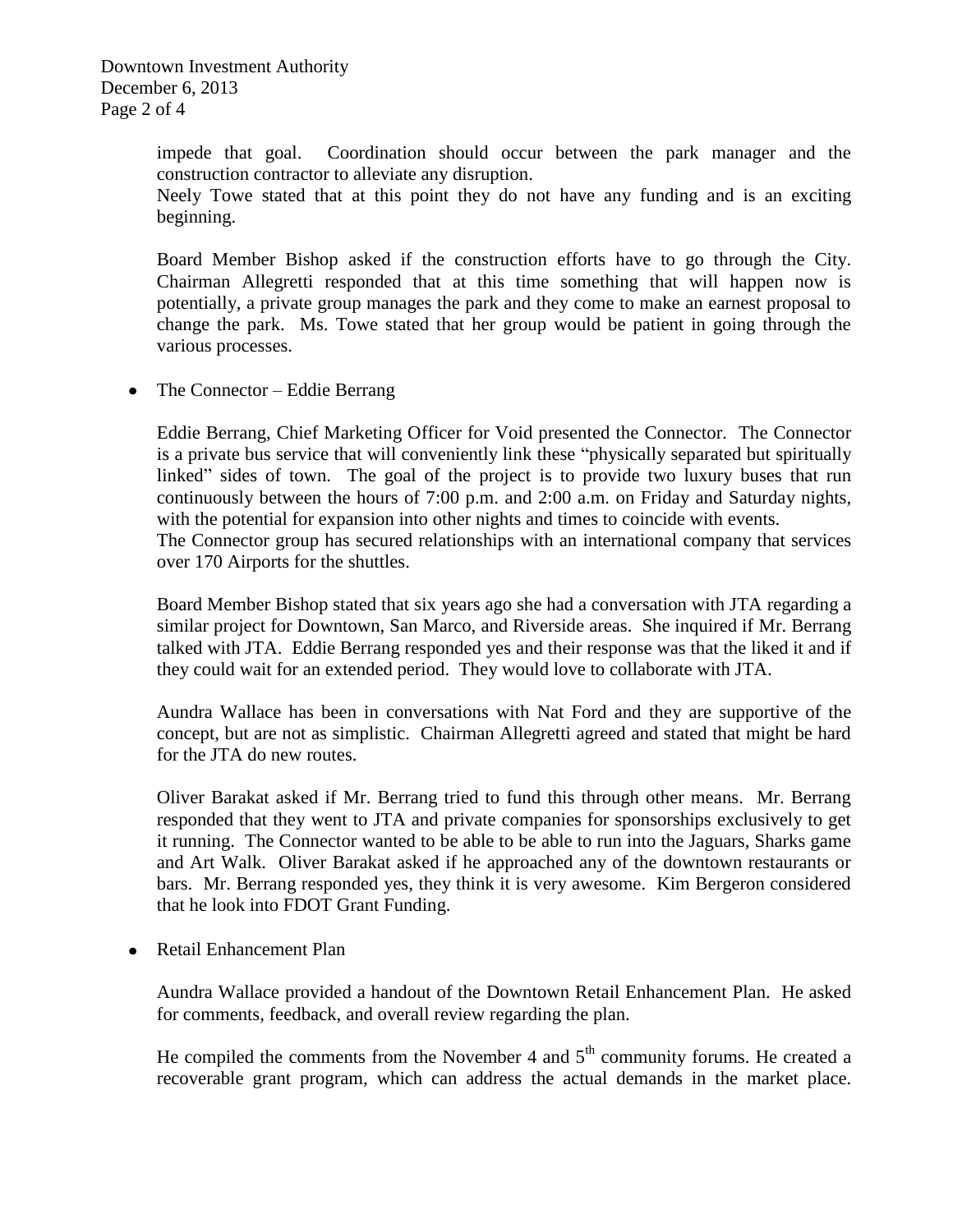Downtown Investment Authority December 6, 2013 Page 3 of 4

> There will be flexibilities to convert to a loan taking a lien hold position, if needed. He discussed the boundaries.

- Board Member Tony Allegretti asked if compliance would be done in the DIA office. Aundra Wallace responded that for starts it would be Aundra himself, but once the two positions are filled, it would be their main responsibility.
- The members discussed the plan.
- Aundra Wallace noted that 11E/Carling has retail space currently available. One has a potential applicant pending, which would be moving in and one building needs assistance with finding a retail tenant for that space. It would help the project.
- Mike Langton commented that real estate development does not blend itself well to a structured program. Create a program with a lot of flexibility. Let the good judgment from the DIA Staff and this committee. Board Member Barakat stated that the board would try to find a balance.
- Board Member Oliver Barakat stated that the Retail Enhancement Plan has to go thru Council.
- Terry Lorince commented regarding the exclusion of ductwork and asked to reconsider.
- Chairman Allegretti noted that his phone is ringing off the hook for retailers that want to come in. There should be many applicants once it has been approved by City Council.

# **III. PUBLIC COMMENTS**

- Terry Lorince thanked the board for following up on the retail enhancement program. She noted that this program would not address buildings that are so far gone that the owners will need to spend funding to try to attract tenants. This is for the projects that are ready to go with a signed lease. When the DIA was being formed, the goal was to make all members proactive. She urged the members to follow-up on Member Bishops comments on what other cities have done, including design these programs after the retail they want to attract in their downtown. If the board is seeking destination retail, focus or weigh it towards those that are open after 5 p.m.
- John Nooney expressed his concern regarding the public access to the floating dock  $\bullet$ at shipyards at Scott Wilson District 4.
- Mike Field strongly encouraged pedestrian use. Incentivizing a second floor  $\bullet$ separate tenant that has an office use would be contributing to a walkable use.